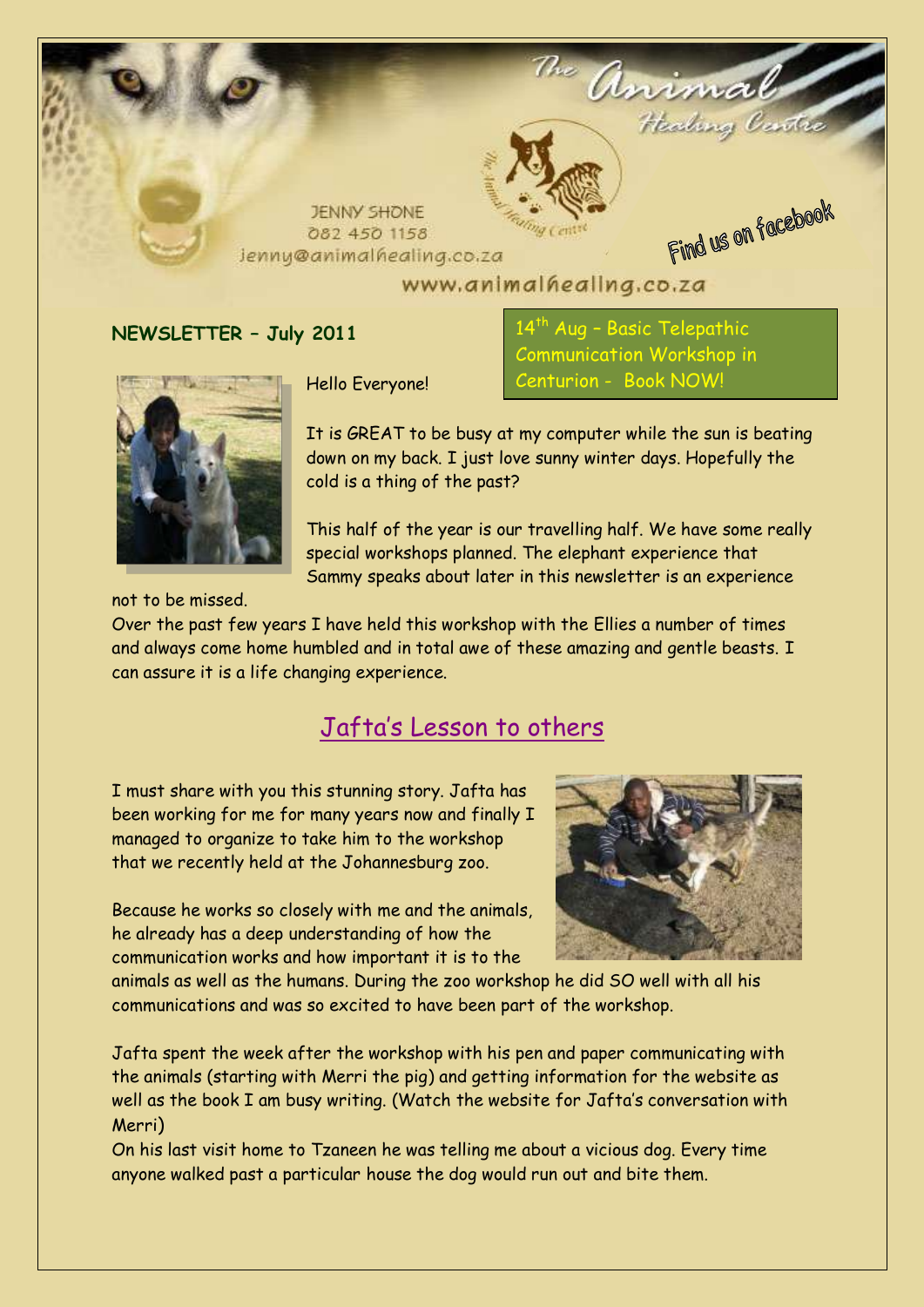They would then throw stones at this dog making matters much worse. Jafta has taken it upon himself to educate the people in his home town about why animals do the things they do and why they seem vicious at times.

He told them that by throwing stones they were scaring the dog and all it was doing was protecting itself. He asked them how THEY would feel if someone kept throwing stones at them? How would they react and what would they do. Especially if they didn't speak the language and couldn't understand why stones were being thrown at them.

The next day everyone was SO impressed because on their way passed this home they saw Jafta. He was sitting in the garden brushing this vicious dog. The dog was loving it and so was Jafta.

He has now earned the respect of the entire Village which will make it a lot easier to educate them about the importance of animals and how they should always respect them.

I am so proud of Jafta. Well done Jafta. Keep up the good work!

Teaching by example is always better than teaching by lecturing. You can all be a part of the educating process. If you could start introducing the importance of the animals to your domestic workers it will go a long way to improving the condition and lives of the animals in the townships. Maybe they too could start educating the people they come into contact with. You could even bring your staff on one of our workshops. They too might walk around with pen and paper at hand to chat to your animals?

Like a pebble in a pond we can create ripples in the world of the animals. Who knows, people could become happier in themselves (with the animals help) and a lot of the unrest might even slow down? It's worth a try!!!

# Jenny's UK trip

Now I have something VERY exciting on my plate to tell you about. At the end of September I am going on a trip to the UK! I will be spending time at Monkey World in Dorset.



I have a very close friend living there. She and I were very close when she lived here but I haven't seen her since she moved to Monkey World almost a year ago. Now she has a foster baby to look after. She is so happy.

When I have finished visiting Monkey World my sister and brother inlaw will be picking me up to spend some time with them and their cat "Tanzy" who is busy writing a book about all his cat experiences. Watch this space for more on Tanzy's book...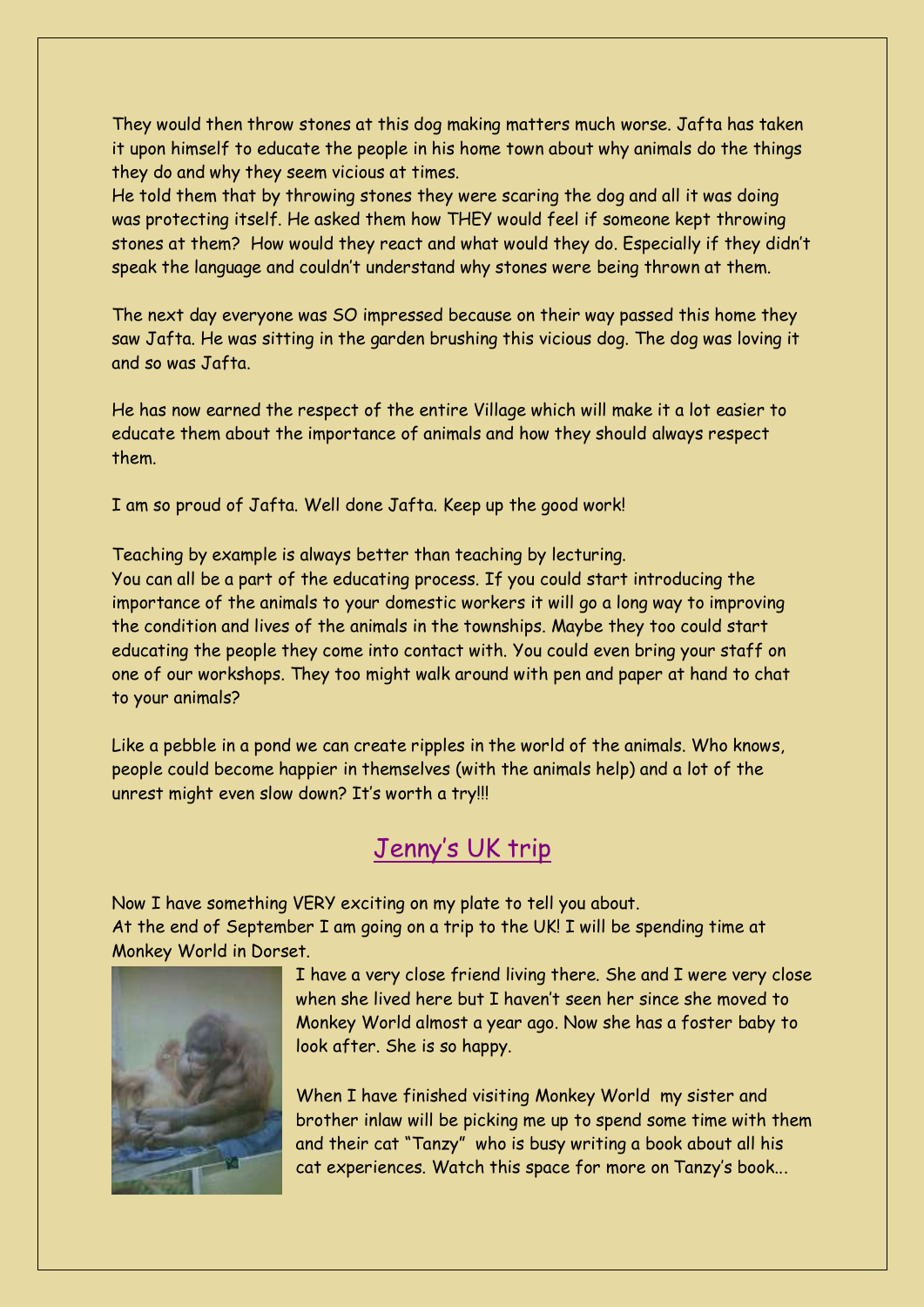Sandra and Mike are organizing to take me to meet the donkeys at the Donkey Sanctuary, the horses at the Horse Retirement home and the Birds of Prey Centre.

I will have SO much to tell you and so many photographs to show you when I get home from this trip. I can't wait to chat to all these amazing animals!!!

## **A Request**

A percentage of every workshop we run goes to an animal charity of our choice. Please help us raise as much money as possible for these animals in need by promoting and supporting our workshops wherever you can.

We try to help the animals on many levels. We raise funds, which helps provide food. Communicate bringing emotional stability. Educate providing people with a much deeper understanding of the animals in their care. We also focus on healing the energy of the animals. This will benefit not only the animals but the humans as well. Help us in our mission to help the animals.

# **Sammy's News**



So much has been happening this winter. My intended winter hibernation and face-stuffing has led to a slower pace and wider girth, but not as much hibernation as I thought.

Attending the Masters in Communication workshop with Jenny in May led to some amazing and advanced inner work. I also attended a crystal healing workshop, which intensified and rounded off the whole process. As a result, some amazing coincidences and occurrences subsequently led me closer to

fulfilling my highest vision for myself and for the future, which is to help humanity help the animals, by becoming more responsibly healthy, holistic and aware beings living in harmony with the earth and the animals.

Our website is in its final stages of being populated by yours truly, and I hope we will be able to go live within the next two to three weeks. It is looking fantastic and we are so excited about this, we see it as a new chapter for The Animal Healing Centre. Primarily, we would like to see the website becoming a portal for information, services and products that will further our aims of improving animal care and the understanding of animals, both wild and domestic. So watch this space and we'll let you know when we go live. You are more than welcome to send us stories of your relationships with your animal friends, or of how an interaction with an animal changed your life in some way, or even how communicating with your animals makes you feel. We would love to share your stories on our website, so please feel free to share, even after we go live.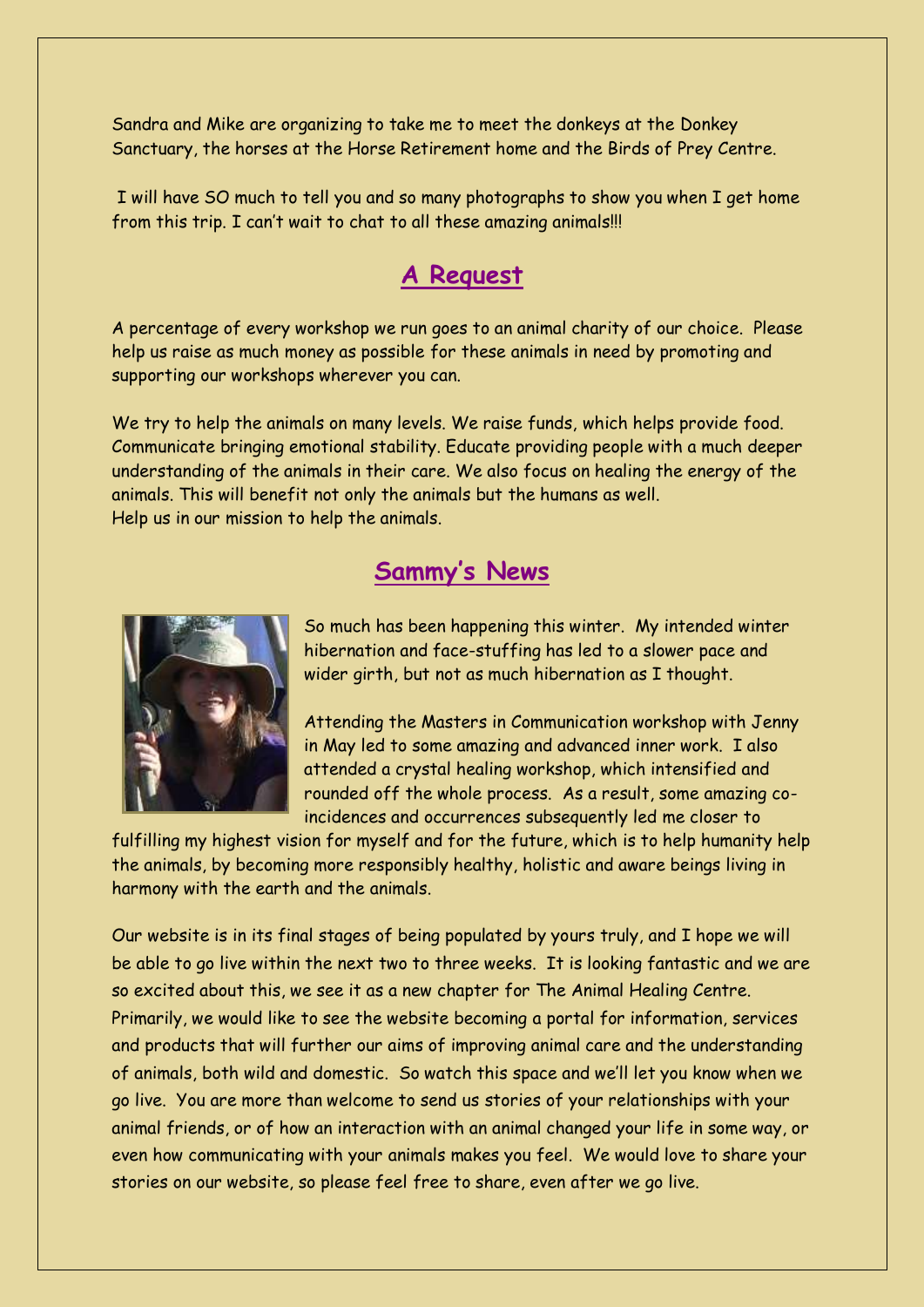### **Welcome to Tammy**

Tammy, who zoomed into our lives earlier this year, has brought a fresh injection of life, energy and zest to the tracking department, and to the team. She brings with her some experience in counselling, as well as the use of and love for the pendulum. She is bright, outgoing and a beautifully enlightened being and we welcome her with open arms and hearts.

Due to her experience and strengths, we felt it would be most suitable for her to take over the facilitation of the tracking department. I will continue to work in the tracking team as a tracker, and be the second contact for tracking's, but Tammy will take over the main facilitation of ensuring each tracking is sent out to the team, and will help with any queries and questions regarding tracking's.

### **Environmental Enrichment**

My years with The Animal Healing Centre have seen me working with a surprisingly high number of cats. Loving cats as I do and having always had cats around me, I was not surprised and followed my "gut" to delve more deeply into cat behaviour and meeting cat's species-specific and instinctive needs.



As human's, we often feel that we are giving our animals all that they need. We give them shelter, food and affection. What we sometimes miss is that they, like us, sometimes need more than just that to feel fulfilled, happy and positive. Things like exercise, boundaries, and even, environmental enrichment. We often think of zoo animals, or dogs, when the words environmental enrichment, are mentioned. But I often find that cats, because of their quieter demeanour, less fussy approach to life, are often overlooked when it comes to meeting their needs for fulfilment.

It was while researching environmental enrichment for cats that I had a good laugh at myself. For years I would guiltily and surreptitiously leave glasses or bowls of water around the house for my cats to drink out of, because I could never rationalise or justify the actions to the rest of the humans in the house, it just felt right to do it. So when, during the course of my research, I read that cats enjoy drinking out of different glass containers, in different parts of their living environment, I thanked my cats profusely for communicating their needs to me so clearly, even before I was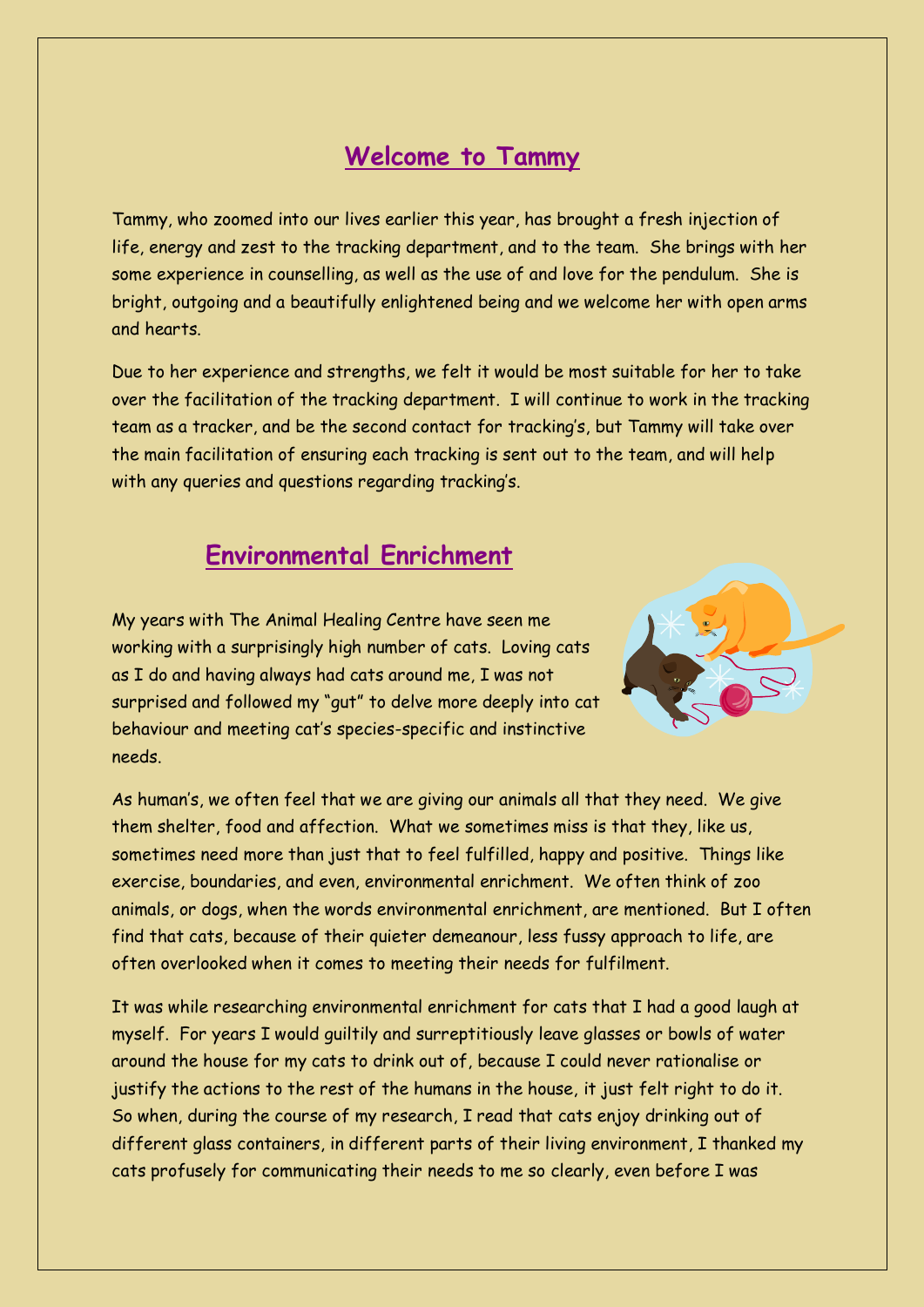conscious I could understand them! (Out of interest, the reason cats enjoy this quirky



behaviour is instinct. In the wild, cats migrate to find water and drink from several different water sources. Many domestic cats don't really enjoy having their water readily available right next to their food bowls, as it takes away the sense of purpose and accomplishment they feel when they "find" their water somewhere else. Also, they enjoy drinking out of drinking glasses or glass bowls, because it is easier for them to see the meniscus, or the top, of the water and so are better able to judge where to start drinking).

I am writing an article for the website on environmental enrichment tools for cats and dogs, so if this is something you may like to incorporate into your daily life for the benefit of your animal friends, keep an eye out for the day we go live with the new website.

#### **Holistic Health – body, mind and spirit**

Often in my communication and healing work, I have longed to have a range of products available that could assist animals and people in achieving good health of body, mind and spirit. Sometimes the communication reveals a behaviour or affliction that could be improved or eased with a natural supplementary medicine. For example, a human with dry skin could use a cream or lotion to ease the itch whereas an animal often resorts to biting or rubbing which can leave unsightly bald marks. While the communication can help ease the emotional and spiritual side of things, sometimes a more physical approach is also required to support healing.

After doing the Master's workshop with Jenny, things just started to flow and I had the good fortune to get in touch with a range of essential oils and homeopathic products that perfectly suit my aim of helping animals achieve good health through supportive tools to aid the communication and healing work.

The pet range is called Earth Pets, is made with essential oils, and the specific blends include skin soothing, arthritis, travel ease, calming blend, ant-flea, among others. These are specifically for dogs. The homeopathic pet range can be used on cats as well as dogs, and includes, among other, pet allergies and skin disorders complex, pet grief and pining formula, pet separation anxiety formula, pet rescue and calming formula etc.



I'm so excited to have these available in my toolkit to assist in my communication work and healing, not to mention, for my own animals! I am using the earth pets skin soothing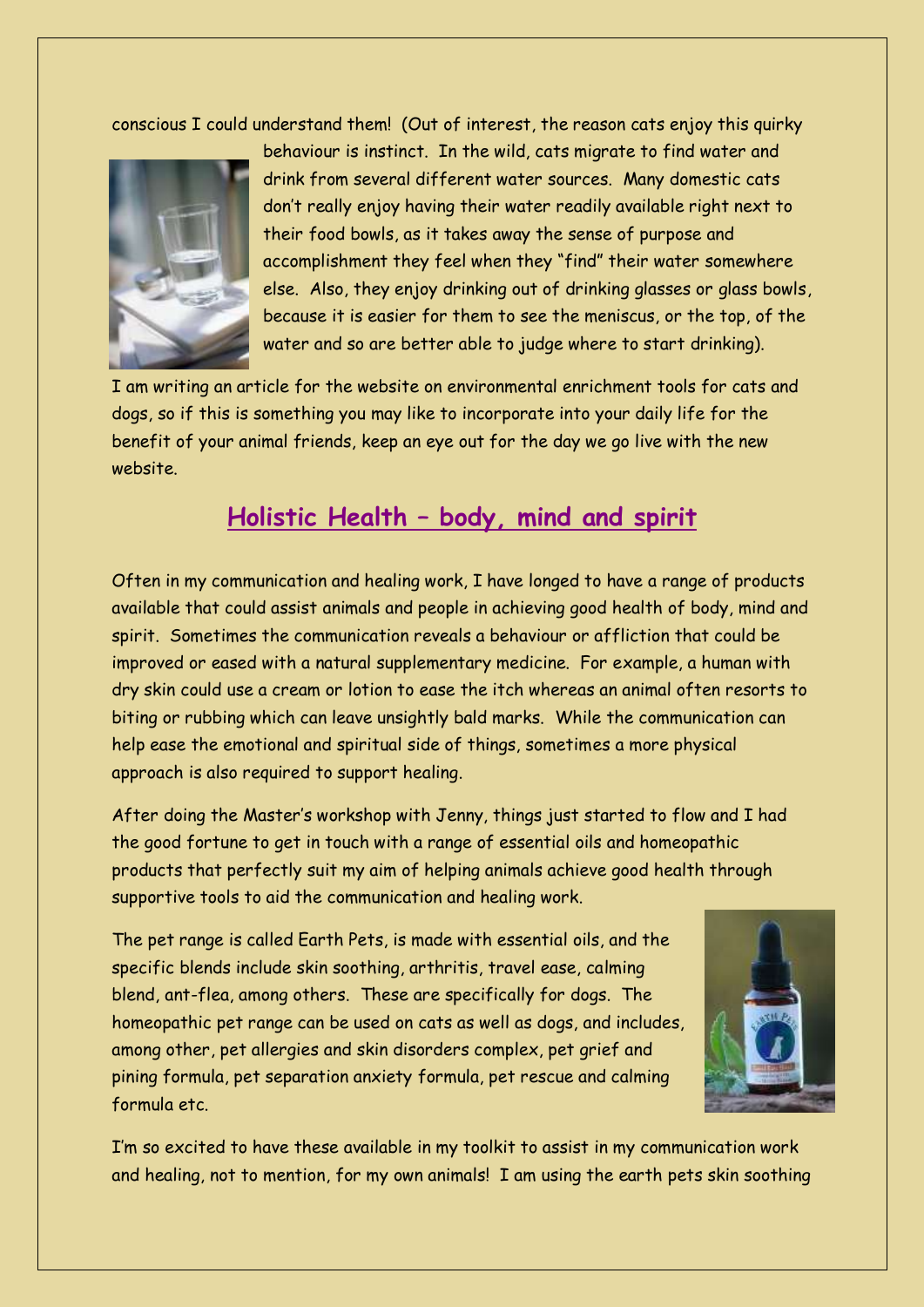blend on my own dog, Abby, who has very itchy skin and runs away from everything that I would like to put on her skin to ease the itch. On the second day of using the product on her back, she actually presented her rear end to me so that I could apply it to her back. I was most impressed that she admitted that it was quite nice and eased the itch quite a bit.

In addition, a range of crystal pendants specifically for dog's collars is also available, allowing one to attach a healing crystal such as rose quartz, clear quartz, moonstone, amethyst or rhodochrosite to the collar and so give the dog the healing benefits of crystals all day long.

#### **Parrots**

The increase in parrot tracking's a month back led me to question what their



higher purpose in our lives might be. Tammy gave me the answer a few nights back, and it is that they work very closely with the sun's energies. How co-incidental I thought, as we are going through a time of high solar activity at the moment, with lots of solar flares and pulses being sent our way. The parrots are working to bring this energy into the earth and into humans, and helping to ease the transition. The sun's energy can be disruptive, with many humans warning of technological disruptions being a

possibility due to the high solar activity, but the energy also brings with it wonderful healing and a chance to increase our collective vibration and remove old, stuck energies, thoughts and beliefs.

So… have you hugged a bird today?

### **Next Workshops and Events**

August and September are gearing up to be busy and wonderful months. Our Centurion workshop is going to be held on the  $14<sup>th</sup>$  August, at the Paloooza shop in Lyttelton.

After which we have a fundraising event on the 20<sup>th</sup> August, details to follow on our website.

September brings a privately hosted communication workshop in Randburg, as well as our Elephant experience in Plettenberg Bay. This is something we are so excited about, and urge you to join us if you can, for an experience of a lifetime. We will be spending the day working with the elephants at the Crags Elephant